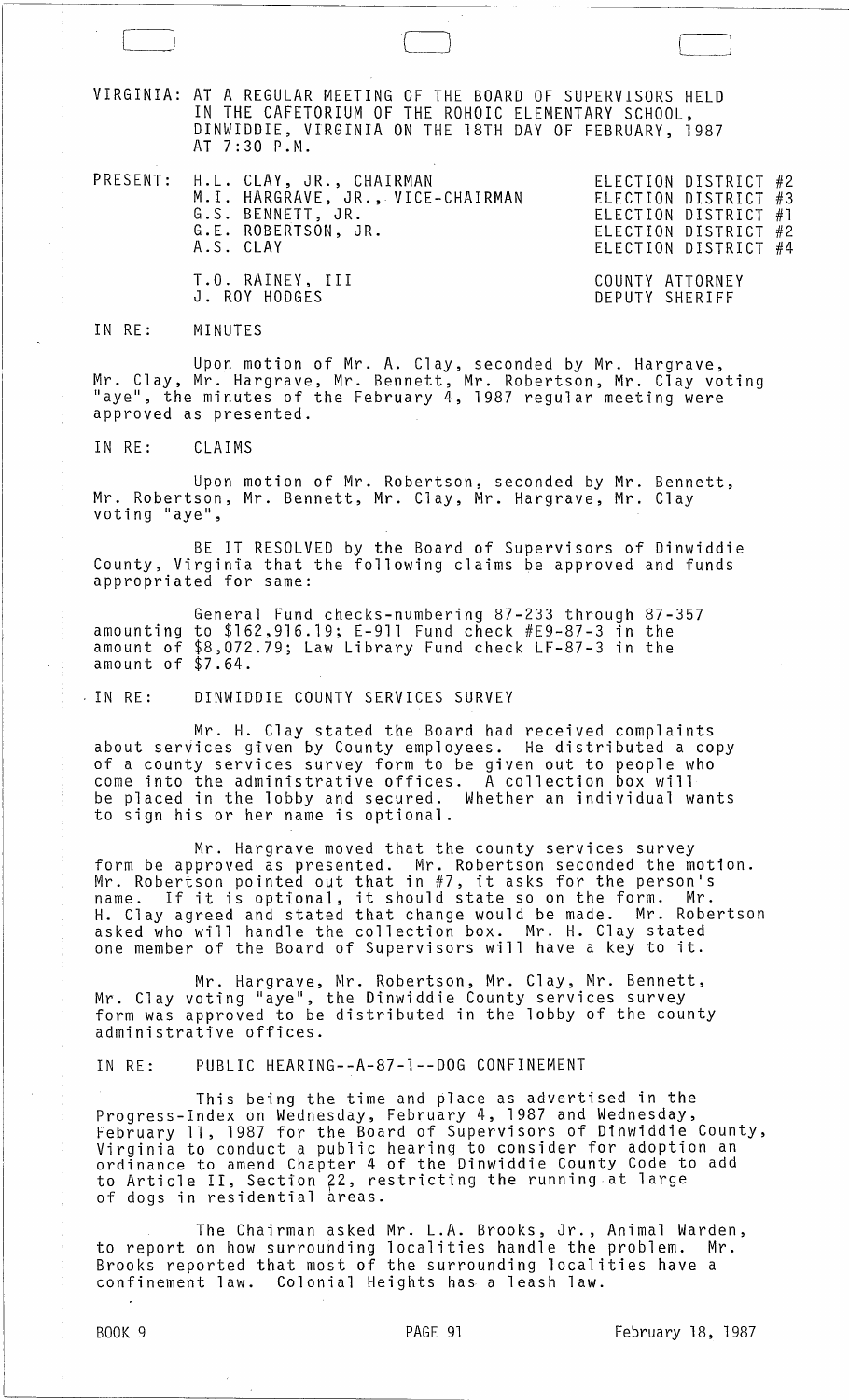The following people spoke in support of the dog confinement ordinance:

Lewis C. Nichols, Warrenton Heights - in subdivisions. Mary F. Duval, Rohoic Farms - in subdivisions. Dave Hammel, Rohoic Farms - in densely populated areas. Sarah Beville, Rt. 3, Box 464, Petersburg. Barbara Foster, Rohoic Farms Virginia Doyle, Rohoic Farms Charles Crowder

Paul Walk, Poole Siding - He stated the Board should be concerned with: 1. rabies and imposing a strong fine for not having shots. 2. allowing neutered animals to have very<br>little fee attached to licenses. The Board should be concerned with control of population rather than tying dogs.

The following people spoke in opposition to the dog confinement ordinance:

> Raymond McCants - 311 Chesdin Road Duty Hicks - Mt. Pleasant

Mr. Robertson stated he felt there should be some control over dogs, but it is very difficult to pick an area. He said he had received some suggested ordinances and he had outlined a proposed area on a county map. He stated he would outfined a proposed area on a county map. The stated he would be also the work He also stated one man can1t cover 500 sq. miles. It will require additional money in next year's budget. <sup>'</sup>He proposed to make the ordinance effective July 1, 1987 and to fund the additional help needed. Mr. Robertson then read an excerpt from an ordinance from Hot Springs, Arkansas he felt would be appropriate for the County. He also described an area in the Northern end of the County he had outlined on a map. He said it included most of the subdivisions. He stated the County Attorney could draw up the boundaries he described, and the Board could take action at one of their next meetings.

Mr. A. Clay stated he could see the need for a confinement law and felt the Board could work out the boundaries.

Mr. Bennett stated he was in favor of what the citizens wanted in the residential area. He was not in favor of the ordinance in the country.

Mrs. Foster asked what the people could do legally in these areas to protect their property and themselves. Mr. T.O. Rainey, III, County Attorney, stated he would be glad to discuss it with her later.

Several questions were asked about weapons that could be used. Mr. Rainey stated he was concerned about citizens starting to arm themselves.

Mr. Robertson urged those present to try to bear with their individual problems until they can get an ordinance on the books.

Mr. H. Clay asked what those present thought of allowing each subdivision to petition for the law. Several people present opposed it stating too many people in the subdivisions own dogs.

The Chairman closed the public hearing at 8:55 P.M.

الفارد السفرة

IN RE: RECESS

أيتماء أأددد

The Chairman declared a recess at 8:55 P.M. The meeting reconvened at 9:10 P.M.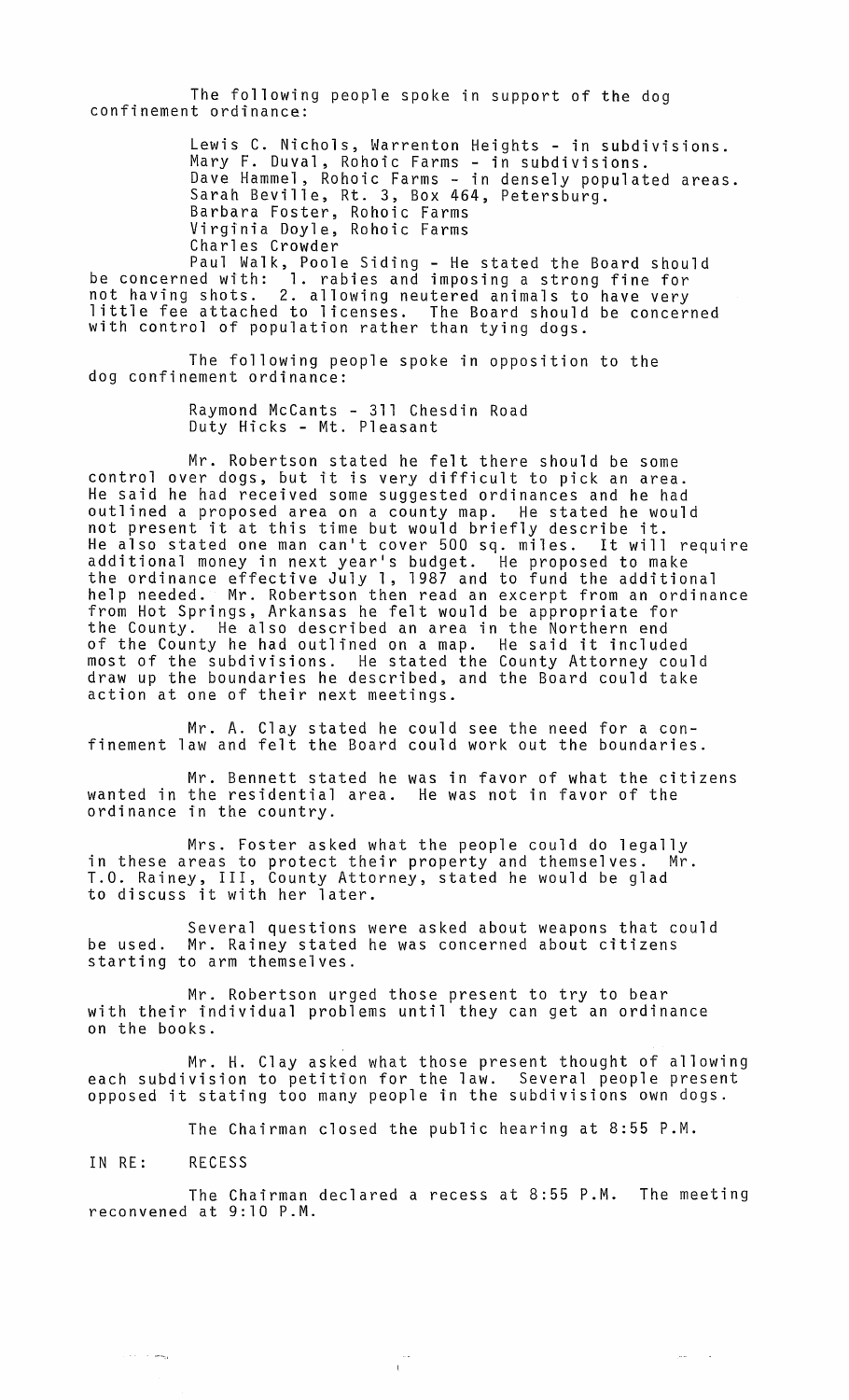## IN RE: PUBLIC HEARING--CONOITIONAL USE PERMIT--C-87-2-- ANTHONY MOOGALIAN

 $\lfloor$ 

This being the time and place as advertised in the Progress-Index on Wednesday, February 4, 1987 and Wednesday, February 11, 1987 for the Board of Supervisors to conduct a public hearing to consider for approval a request from Mr. Anthony Moogalian for a conditional use permit for Mr. Sam Lail to operate a woodwork shop on land parcel 19(2)0 on U.S. Rt. 460. He will be using a portion of the building known as Anthony Moogarian for a conditional use permit for Mr.<br>Lail to operate a woodwork shop on land parcel 19(2)D<br>Rt. 460. He will be using a portion of the building<br>Kimco Market.

The County Administrator presented the application and reviewed the action of the Planning Commission which was approval at their February 11, 1987 meeting with conditions.\_ The property is zoned Business B-2 and the building is limited to 5,000 sq. ft.

Mr. Sam Lail was present in support of the request. No one appeared in opposition. One letter of opposition was presented at the Planning Commission meeting.

Mr. Bennett asked how many would he employ. Mr. Lail stated 3 to 5 year round with a couple extra in the peak season.

Mr. Robertson stated one of the conditions requires that there will only be 15 items on display. He said there has been some concern by the citizens because of what they see in Prince George in a large area.

Mr. Lail $^{\circ}$ stated he left the company he used to work for which was a \$1,000,000 business. What he is proposing is the craft end which will be small items, i.e. swings, gliders, picnic tables. He also stated he agreed with the conditions imposed by the Planning Commission.

Mr. H. Clay asked what the truck traffic will be. Mr. Lail stated one pick-up truck and a van.

Mr. H. Clay asked if he plans to improve the unsightly area in the back. Mr. Lail said he would like to buy the building from Mr. Moogalian and when he does he will spend all the money needed to improve the place. He said he was already cleaning up and had placed a dumpster on the property. I '

Mr. Lail stated his hours of operation are  $8:30$  -  $4:00$ . He added there is also a lack of noise with the business. The biggest piece of equipment is a 3 HP air compressor. There will<br>be no lumber finishing be no lumber finishing.

. Mr. Robertson asked if the building is properly exhausted to avoid dust explosions. Mr. Lail said yes, it does not need a dust collection asked if the avoid dust explosions. Mr. Laimed a dust collection system.

Mr. H. Clay asked if he would do any sanding. Mr. Lail stated'it would be outside with a belt sander. There will be no dust. The finishing will be done with a sealer which is non-toxic.

Mr. Hargrave asked if it would be acceptable to state a maximum of 15 items on display,'!no-more than one of any item being produced. Mr. Lail stated they would be different items. He wanted to give:the customers something to choose from. Mr. Lail then explained that he would retail 15 different items at the store. The building would be split, 50/50 with items made to sell there and made to sell elsewhere. The larger items are shipped before completed.

|        |  | $\sim$  |  |  |                   |  |
|--------|--|---------|--|--|-------------------|--|
| BOOK 9 |  | PAGE 92 |  |  | February 18, 1987 |  |

LJ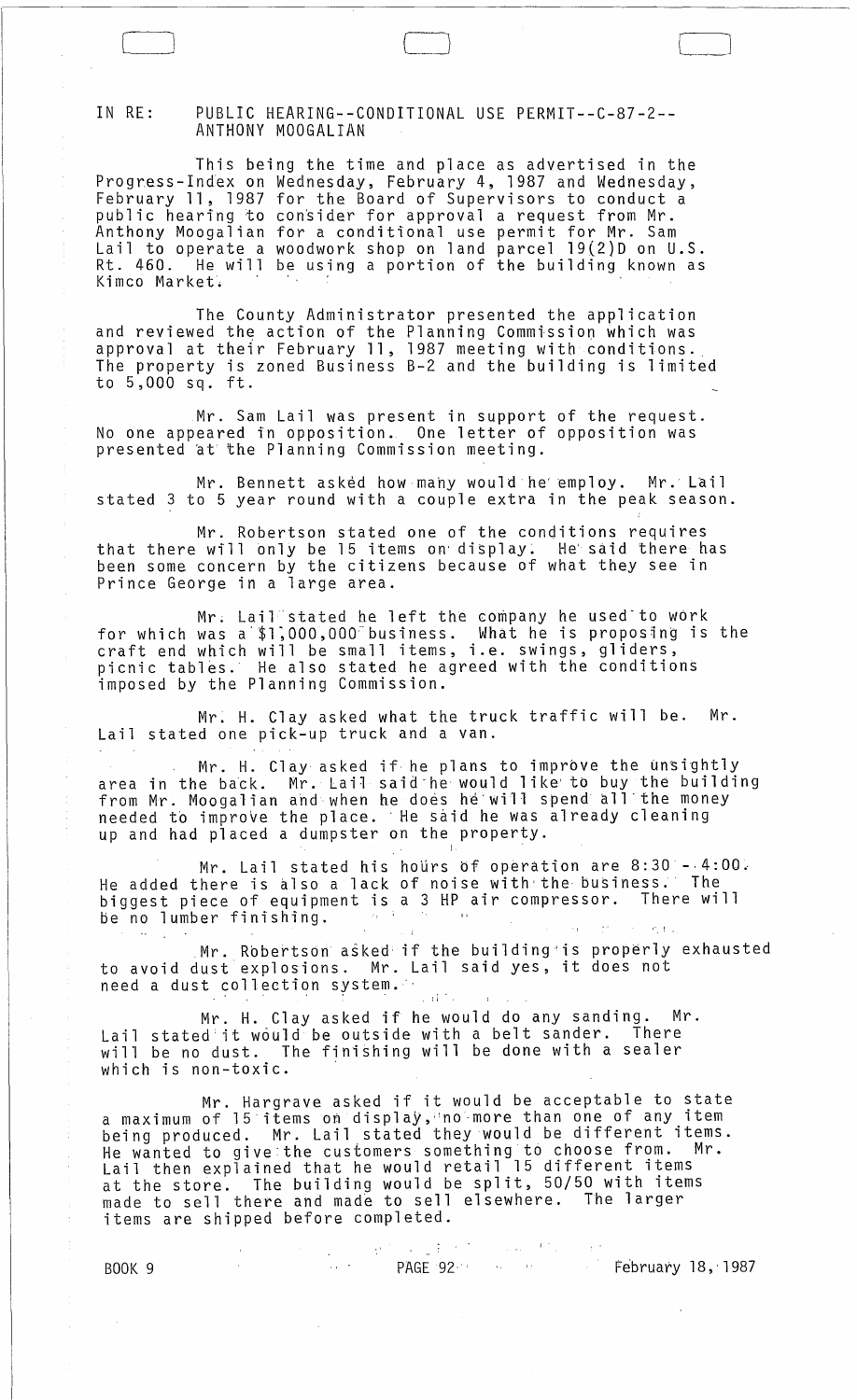Upon motion of Mr. Robertson, seconded by Mr. A. Clay,<br>Mr. Robertson, Mr. Clay, Mr. Bennett, Mr. Hargrave, Mr. Clay<br>voting "aye", the conditional use permit for Mr. Anthony Moogali voting "aye", the conditional use permit for Mr. Anthony Moogalian<br>for Mr. Sam Lail to operate a woodwork shop on parcel 19(2)D U.S. Rt. 460 was approved with the following conditions:

1 . compliance. Zoning Administration shall terminate if not in compliance. Permit shall be reviewed within 12 months for

> 2. maximum of 15 items on display;

3 . display limited to porch area;

4. fence to secure all outside storage.

IN RE: SCHOOL BOARD--APPROVAL OF APPLICATION FOR \$1,000,000 VIRGINIA PUBLIC SCHOOL AUTHORITY BOND SALE

Dr. R.L. Vaughn, Superintendent of Schools, presented an application for \$1,250,000 in Virginia Public School Authority bonds to be sold in April with an attached list of proposed projects approved by the School Board. He stated \$710,000 was items included in the 1986-87 budget. He stated the Board has an option of 15 or 20 years for repayment.

Mr. Hargrave stated in the past, the County could obtain money through a Bond sale at an attractive interest and by investing it make a little money until it is used. With the new tax law, they may just be able to break even. He, therefore, felt they should not borrow any more than what is needed. He stated the money would be controlled better by only asking for \$1,000,000 and set priorities on how it will be spent. Work down the and set priorities on now it will be spent. Work down the<br>list and use the money frugally. He felt if they have the money, it tends to be spent.

Dr. Vaughn stated the list could be cut back, but many things need to be done this year.

 $Mr.$  Hargrave questioned the additional tennis courts for \$30,000. Dr. Vaughn stated there would be only one new court at Sunnyside. The rest is repairs. Mr. H. Clay asked court at summyside. The rest is repairs. Mr. M. Clay aske<br>if all the courts were open to the public after hours. Dr. Vaughn stated they were. There is a problem with lights at the Junior High.

Dr. Vaughn stated he could probably remove one item and decrease the money to \$1,000,000 but he needs School Board approval and there is a deadline on the application.

Mr. Robertson asked if the request can be reduced at this point after receiving approval. Dr. Vaughn stated he thought so. Mr. Robertson asked if Dr. Vaughn had ascertained what would happen with 15 vs. 20 years. Dr. Vaughn stated he did not know the interest rate.

Mr. Bennett stated he didn't think the money had to be taken after it was approved. Dr. Vaughn said he thought they were bound to the final document.

Mr. Bennett said he agreed with Mr. Hargrave. He suggested if they request the full \$1,250,000 that the Board of Supervisors and School Board meet to discuss how it will be spent.

Mr. H. Clay stated they should not ask for more money than can be spent in a reasonable amount of time.

Mr. A. Clay stated he agreed with Mr. Hargrave. He wondered if they could afford it. The payment would be 3¢ on the real estate tax. That way the Board can't cut taxes or hold them. He felt they should ask for less.

 $\frac{1}{4} \frac{1}{\sqrt{2}} \left( \frac{1}{2} \left( \frac{1}{2} \right) \right)^2 \left( \frac{1}{2} \right)^2$ 

 $\rightarrow$   $\rightarrow$   $\rightarrow$   $\rightarrow$ 

 $\Delta \sim 100$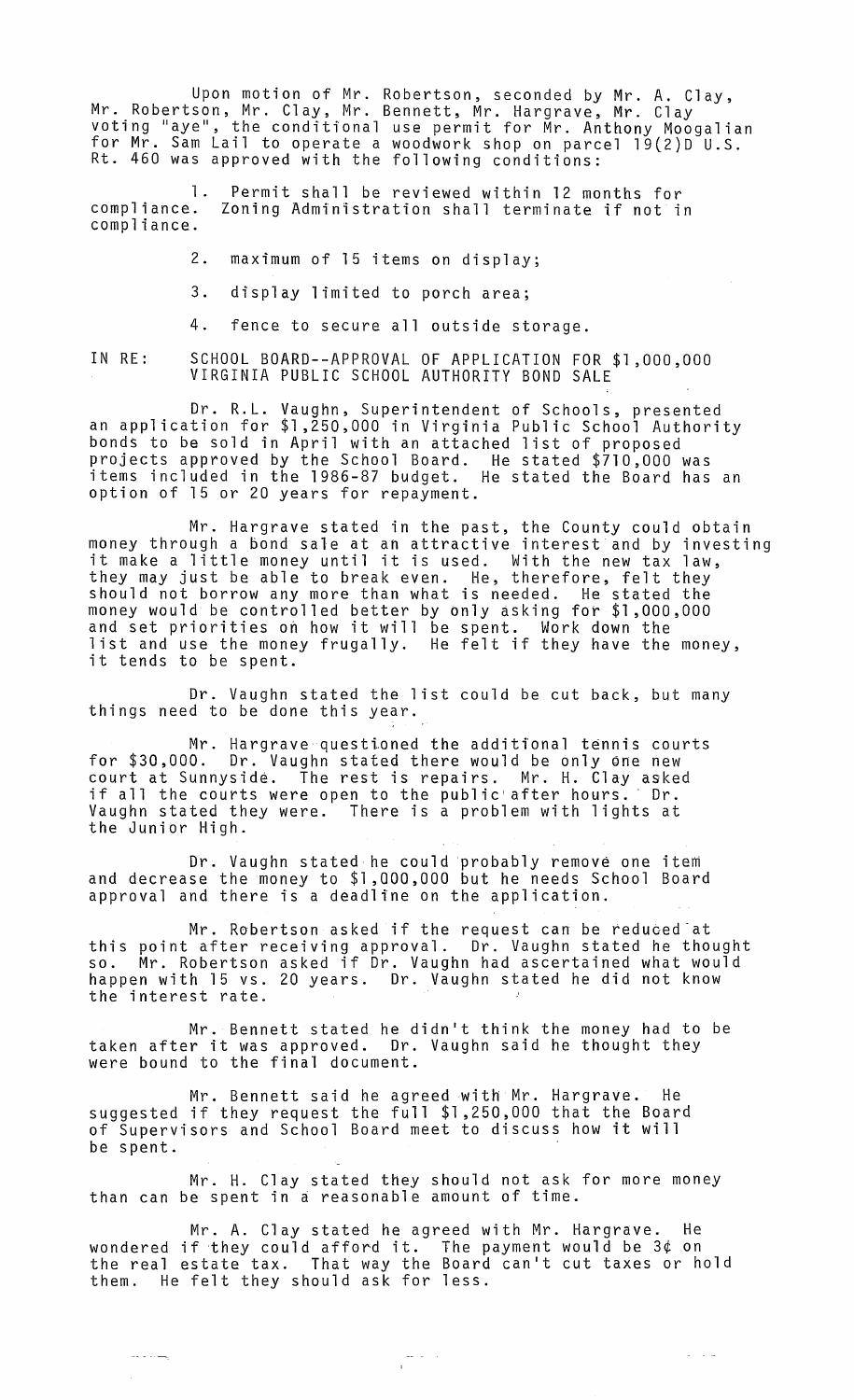Dr. Vaughn stated the list needs to accompany the application. Mr. Donald Haraway, Chairman of the School Board, stated capital improvements have been lacking for a number of years. Alot of items have been cut already. He stated they can get<br>by on \$1,000,000 but more things will be needed.

o J

Mr. Hargrave moved that the Superintendent of Schools be authorized to submit the application for Virginia Public School Authority bonds for \$1,000,000; that the list of items be accomplished in priority order and if the money runs out, another request can be submitted at that time. Mr. A. Clay seconded the motion. Mr. Hargrave, Mr. Clay, Mr. Bennett, Mr. Robertson,<br>Mr. Clay voted "aye".

IN RE: REPAYMENT SCHEDULE--\$l,OOO,OOO VIRGINIA PUBLIC SCHOOL AUTHORITY BONDS

Upon motion of Mr. Robertson, seconded by Mr. Bennett, Mr. Robertson, Mr. Bennett, Mr. Clay, Mr. Hargrave, Mr. Clay<br>voting "ave",

BE IT RESOLVED by the Board of Supervisors of Dinwiddie County, Virginia that the repayment schedule for the sale of \$1,000,000 Virginia Public School Authority bonds be set for 15 years.

IN RE: AUTHORIZATION TO SIGN VIRGINIA PUBLIC SCHOOL AUTHORITY BOND AGREEMENT

Upon motion of Mr. Hargrave, seconded by Mr. A. Clay, Mr. Hargrave, Mr. Clay, Mr. Bennett, Mr. Robertson, Mr. Clay<br>voting "aye",

BE IT RESOLVED by the Board of Supervisors of Dinwiddie County, Virginia that the County Administrator is hereby authorized to sign all necessary paperwork in connection with the issuance and sale of \$1,000,000 Virginia Public School Authority Bonds.

IN RE: VIRGINIA PUBLIC SCHOOL AUTHORITY BOND SALE--EMPLOYMENT OF HUNTON & WILLIAMS AS BOND COUNSEL

Upon motion of Mr. Robertson, seconded by Mr. Hargrave Mr. Robertson, Mr. Hargrave, Mr. Clay, Mr. Bennett, Mr. Clay voting "aye", the Superintendent of Schools was authorized to employ the firm of Hunton & Williams to act asbond counsel in connection with the issuance and sale of \$1,000,000 Virginia Public School Authority bonds.

IN RE: LITERARY LOAN APPLICATION

Upon motion of Mr. Robertson, seconded by Mr. Hargrave, Mr. Robertson, Mr. Hargrave, Mr. Clay, Mr. Bennett, Mr. Clay<br>voting "aye",

Upon motion of Mr. Robertson, seconded by Mr. Hargrave, Mr. Robertson, Mr. Hargrave, Mr. Clay, Mr. Bennett, Mr. Clay voting<br>"aye", the following resolution was adopted: "aye", the following resolution was adopted:

WHEREAS, the School Board for the County of Dinwiddie, on the 18th day of February, 1987, presented to the Board of Supervisors of Dinwiddie County, Virginia, an application addressed to the State. Board of Education of Virginia for the purpose of ' borrowing from the Literary Fund \$300,000 for the new school building (or for adding to or improving the present school building) at Dinwiddie Senior High, to be paid in 20 annual installments, and the interest thereon at three (3) per cent paid annually;

NOW THEREFORE BE IT RESOLVED by the Board of Supervisors of Dinwiddie County, Virginia that the application of the Dinwiddie School Board to the State Board of Education of Virginia for a

BOOK 9 **PAGE 93** PAGE 93 **February 18, 1987**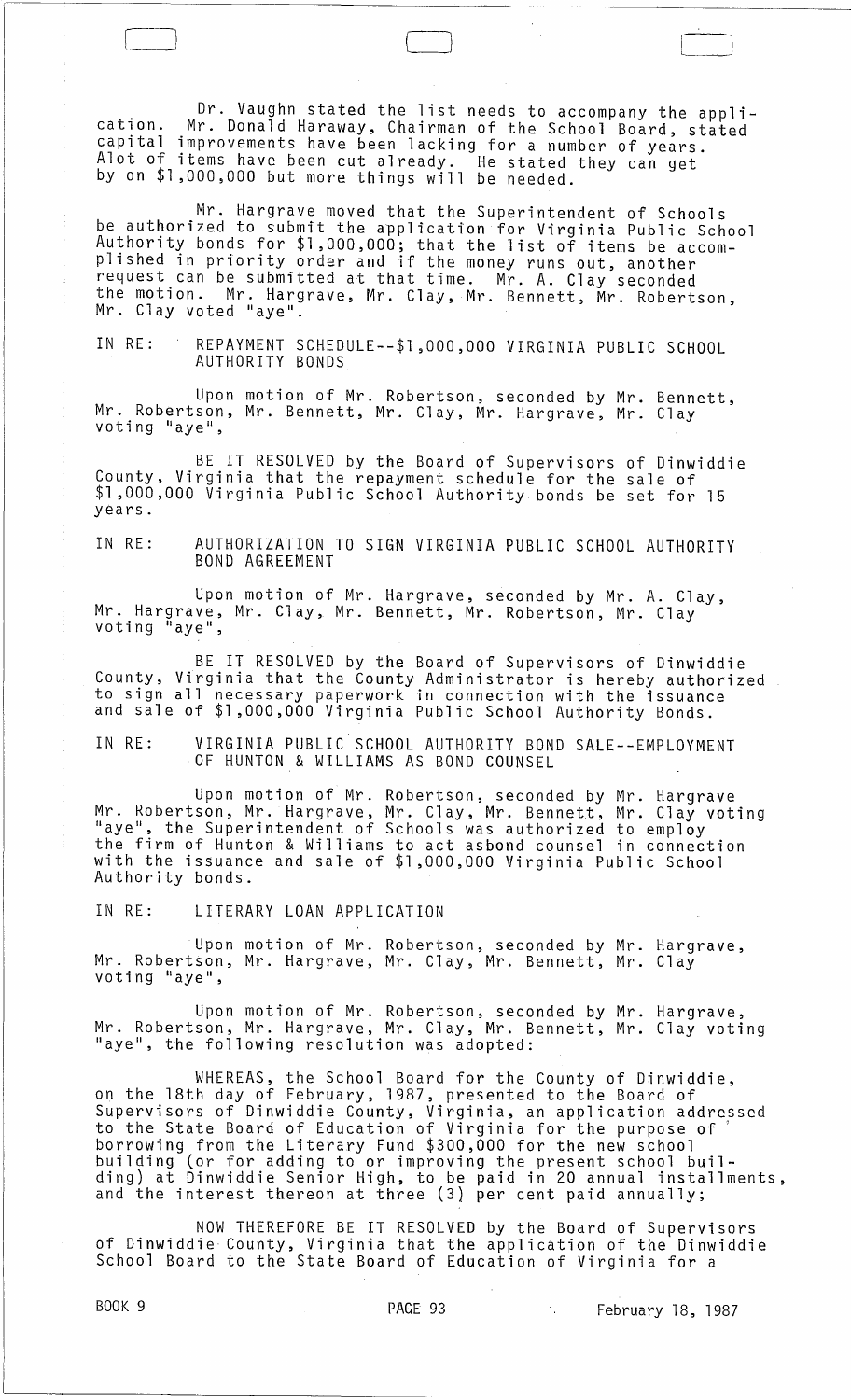loan of \$300,000 from the Literary Fund is hereby approved, and authority is hereby granted the Dinwiddie School Board to borrow the said amount for the purpose set out in said application; and

BE IT FURTHER RESOLVED that the Board of Supervisors of Dinwiddie County, Virginia will each year during the life of this loan, at the time they fix the regular levies, fix a rate of levy for schools or make a cash appropriation sufficient for operation expenses and to pay this loan in annual installments and the interest thereon, as required by law regulating loans from the Literary Fund.

IN RE: REPLACEMENT OF BOARD MEMBER--ELECTION DISTRICT #1

The Chairman stated Mr. Bennett's resignation is effective March 1, 1987 and the Board has 30 days to name a replacement. He stated the Board could set a deadline and then conduct interviews. He opened the floor for other sug- gestions.

Mr. Hargrave stated he thought the process was suitable as outlined. Mr. Robertson stated he endorsed the process with the understanding that the interviews are done in Open Session. Mr. Hargrave stated he felt the interviews are a personnel matter and should be held in closed session. Mr. Robertson stated he felt the citizens need to know the questions and answers. Some portion could be closed, when dealing with personal matters, but general interviewing concerning<br>his district should be done in open session.

Mr. H. Clay stated he had no problem with open session to determine basic qualifications, but he had a problem with personal matters.

Mr. A. Clay stated he had no problem with open session. Mr. Hargrave stated he could agree with a combination.

Mr. Robertson moved that the closing date for applications be set fgr March 2, 1987 at 3:00 P.M. and the interview date set for March 4, 1987 at 2:00 P.M. Mr. Hargrave seconded the motion. Mr. Robertson, Mr. Hargrave, Mr. Clay, Mr. Clay<br>seconded the motion. Mr. Bennett abstained.

IN RE: RECREATION COMMITTEE & USE OF RECREATION FUNDS

Mr. David Lucas asked when the Recreation Committee will meet and if all the members have been appointed. Mr. H. Clay stated all the appointments have not been made and the reporting<br>time to the Board could therefore be pushed back to April. He time to the Board could therefore be pushed back to April. stated they need the Committee's recommendation by budget time.

Mr. Lucas stated he had asked to see the receipts for the recreation fund and Dr. Vaughn had provided him with a list for the past three years. He stated it looked like the majority of the funds were spent on the adult softball league which the teams have to pay \$260 per team in the summer and \$180 in the Fall. He stated the problem seems to be the funds are not earmarked for any specific use. He stated the list didn't tell him anything. It appears the County is not getting any recreation with these funds.

Dr. Vaughn stated he would be glad to meet with Mr. Lucas and answer any questions he has. He stated the problem the Director has run into is trying to make sure all age groups were taken care of.

Mr. Hargrave stated the thrust of the effort has been to use the facilities we have in the County. They have tried to get a person to organize the use of the fields and use the facilities we have in a constructive effort. He added the present Director has asked for guidance as to what he should do.

المتابعات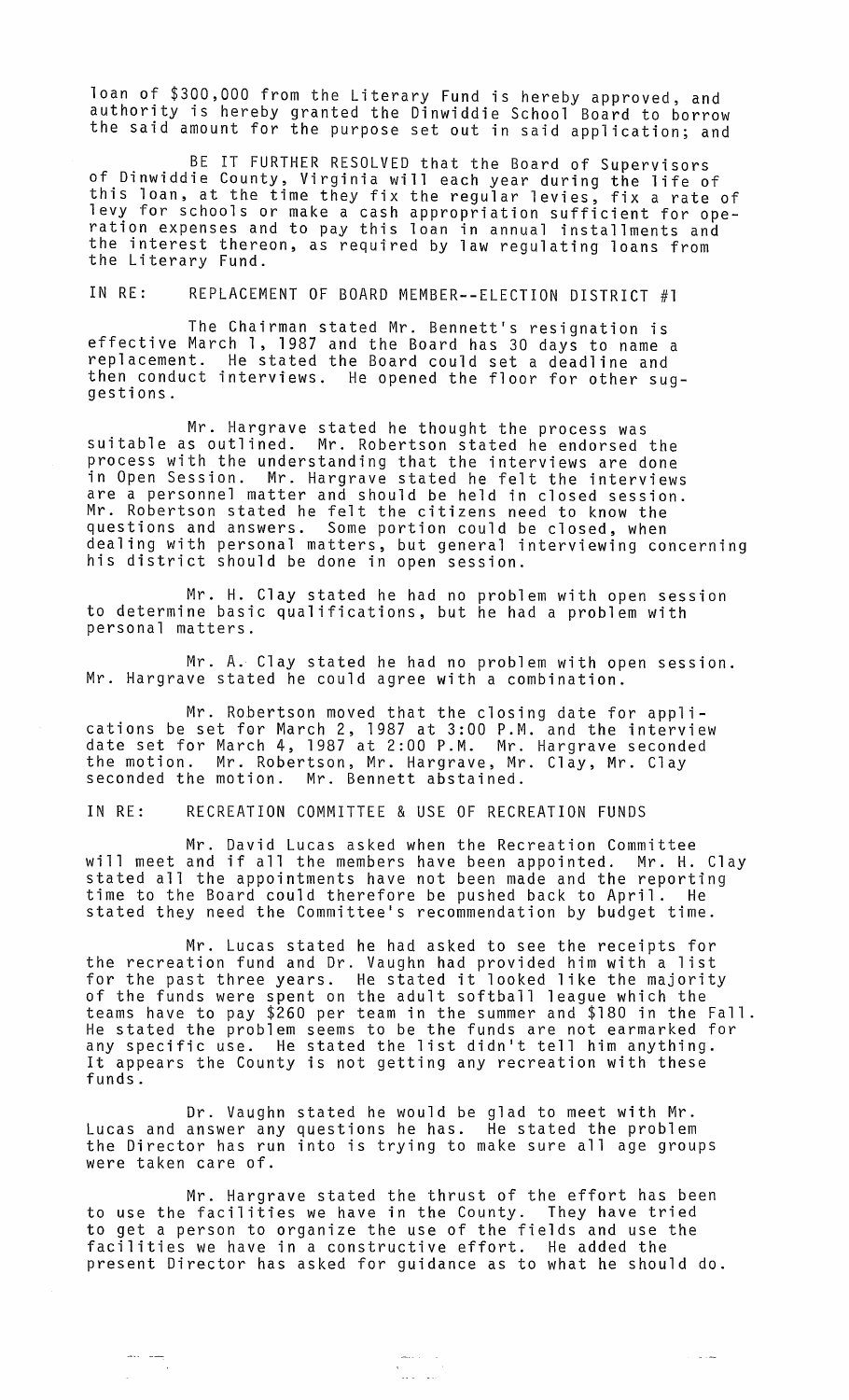# IN RE: EXECUTIVE SESSION

Upon motion of Mr. Hargrave, seconded by Mr. A. Clay,<br>Mr. Hargrave, Mr. Clay, Mr. Bennett, Mr. Robertson, Mr. Clay voting "aye", pursuant to Section 2.1-344 (6) of the Virginia Freedom of Information Act, the Board moved into Executive Session at 10:27 P.M. *io* discuss legal matters. The meeting reconvened into Open Session at 11 :14 P.M.

## IN RE: ADJOURNMENT

"1  $\begin{pmatrix} 1 & 1 \\ 1 & 1 \end{pmatrix}$ 

Upon motion of Mr. Hargrave, seconded by Mr. A. Clay,<br>Mr. Hargrave, Mr. Clay, Mr. Bennett, Mr. Robertson, Mr. Clay Mr. Hargrave, Mr. Clay, Mr. Bennett, Mr. Robertson, Mr. Clay,<br>voting "aye", the meeting was adjourned at 11:75 P M, 7 /  $\frac{1}{1000}$ . CLAY, JR. J., CHAIRMAN

ATTEST: W*.C.* KNOTT